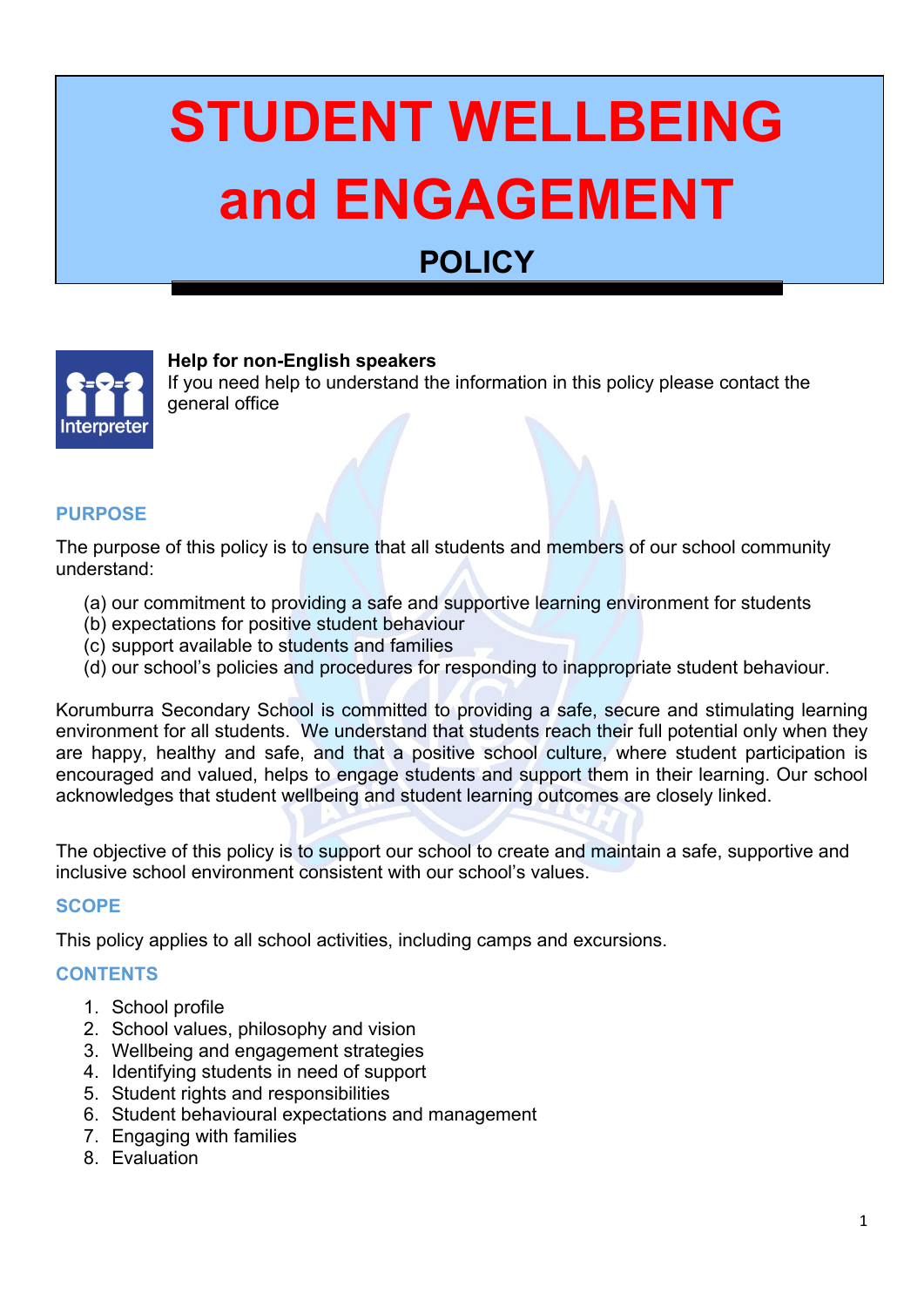#### **POLICY**

# **1. School profile**

Korumburra Secondary College has been providing a caring and supportive learning environment for the students from Korumburra, Bena, Loch, Poowong, Nyora, Kardella, Jumbunna, Moyarra and the many surrounding townships for over 50 years.

Working with our school community, we have ensured that we focus on "*developing lifelong learners who are respectful, resilient, strive for excellence and are productive members of their community".* 

With an enrolment of around 375 students and 60 teachers and support staff, the college provides a diverse range of educational opportunities for our students to eventually enable them to access tertiary education, as well as apprenticeships and careers in local businesses.

Throughout its history, the College has a strong emphasis on developing personal and social skills through the encouragement of cooperation, self-discipline and caring for others. The college expects that students will be committed to a high level of achievement, to work to the best of their ability, be active in and responsible for their learning and show care and respect for college, teachers, other students and the environment.

In 2012 we introduced the Positive Behaviours Program for the explicit teaching of respectful behaviour.

Korumburra Secondary College is co-educational and enrols students from Years 7-12, aiming to provide a challenging and sequential curriculum that is responsive to the Victorian Curriculum for Year 7-10, Victorian Certificate of Education (VCE) and Victorian Certificate of Applied Learning (VCAL).

Twice a year, students are assessed not only by teachers, but through ACER Literacy and Numeracy testing provided through the Australian Council for Australian Research. This provides students and teachers with a clear picture of student progress, strengths and areas for improvement or modification. This assessment tool, along with teacher recommendation supports counselling for accelerated learning in Years 7 – 9 and advancement into VCE units early in Years 10-12.

2014 was the first year all students had the opportunity to lease netbooks to support their learning. Classrooms are fitted with interactive data projectors designed to engage students in learning through the use of technology.

Year 10 students who are seeking a VCAL certificate in Year 11 and 12 can choose to complete Foundation Literacy and Numeracy units in Year 10 alongside their regular classes. Students can also access a VET (Vocational Education and Training) course one day a week for a set fee. The college offers a variety of alternative experiences which include the South Gippsland School Music Program (SGSMP); athletics, swimming and cross-country events; interschool sport; Outdoor Education courses; school drama performances; 'A Night to Remember' – a display of student performances; community service and many extra-curricular activities at lunchtimes. Selected students in Year 9 also have the opportunity to attend a Student Leadership School. Learning beyond the classroom is also an integral part of our learning program.

A very experienced team of Education Support Officers support our students who are funded for extra care.

Student wellbeing is carefully monitored and addressed proactively by our Wellbeing Coordinator, Sub School Coordinators, Year Level Coordinators, Mentors, School Nurse, School counsellor and visiting specialists.

Our College has recently conducted a review of our programs and processes and will set a new Strategic Plan for the next four years. However, our focus will continue to be on strengthening student learning growth, numeracy and literacy skills, as well as improving VCE/VCAL results.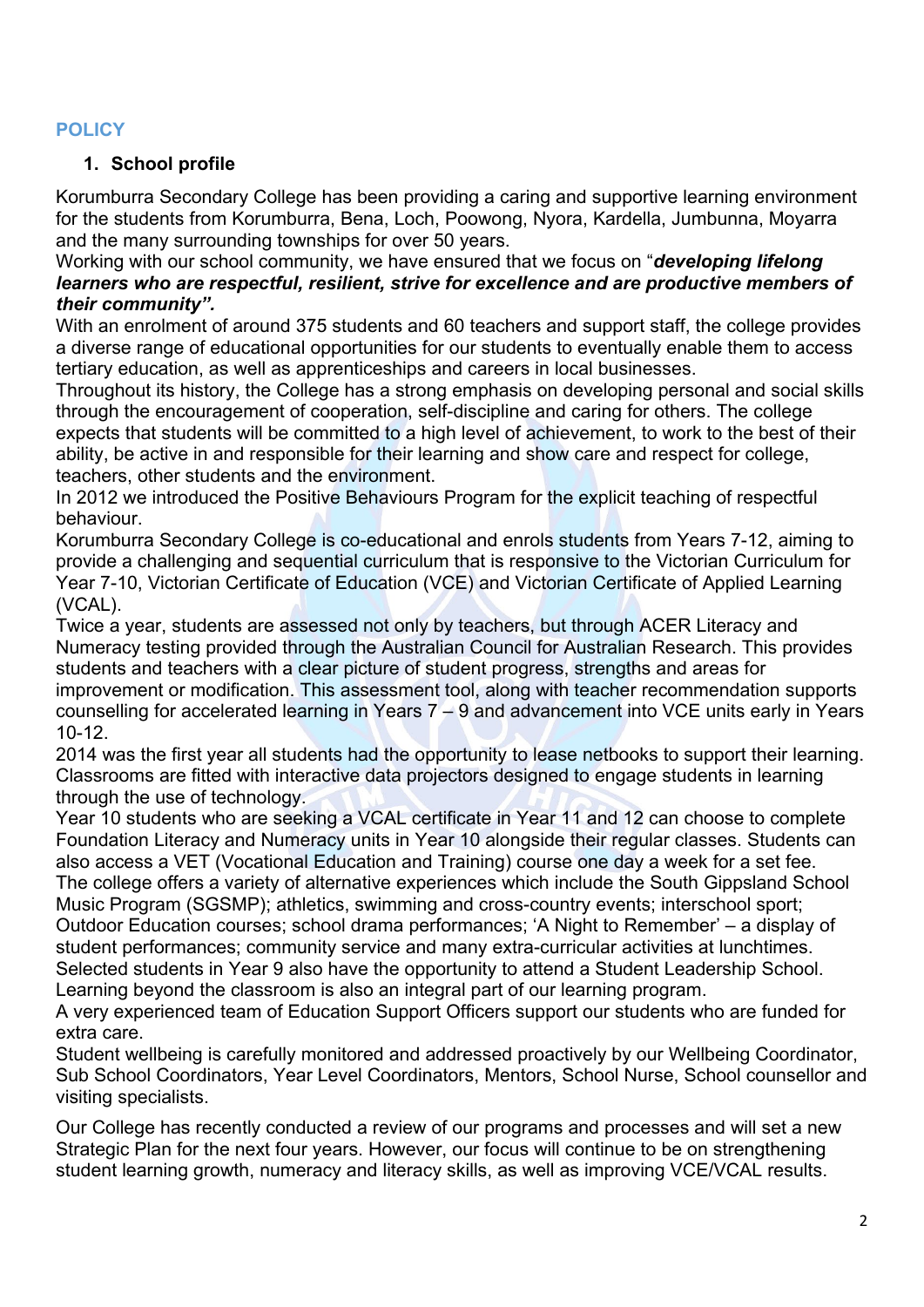Integral to this is the development of personal and social skills to enable our students to be active, resourceful and respectful citizens in our local and broader community.

#### **2. School values, philosophy and vision**

Korumburra Secondary College's Statement of Values and School Philosophy*, "Developing lifelong learners who are respectful, resilient, strive for excellence and are productive members of their community"* is Korumburra Secondary College's purpose statement and encapsulates the key elements of our vision to provide and promote a co-operative learning environment which supports, develops and extends each student in our care, preparing them for effective participation in society.

#### **MISSION**

Korumburra Secondary College encapsulates the key elements of a contemporary learning organisation which develops the knowledge and skills for our students to be successful now and in the future.

# **OBJECTIVE**

Korumburra Secondary College's objectives are considered as part of the 4 yearly strategic planning process and reflected in the goals listed in our current School Strategic Plan (SSP). We also develop an Annual Implementation Plan to operationalise the goals and key improvement strategies contained in our SSP.

# **VALUES**

Korumburra Secondary College's values are respect, resilience, lifelong learning, productive member of community and strive for excellence.

#### **3. Wellbeing and engagement strategies**

Korumburra Secondary College School has developed a range of strategies to promote engagement, an inclusive and safe environment, positive behaviour, and respectful relationships for all students in our school. We recognise the importance of student friendships and peer support in helping children and students feel safe and less isolated We acknowledge that some students may need extra social, emotional or educational support at school, and that the needs of students will change over time as they grow and learn.

A summary of the universal (whole of school), targeted (year group specific) and individual engagement strategies used by our school is included below:

#### Universal

- high and consistent expectations of all staff, students and parents and carers
- prioritise positive relationships between staff and students, recognising the fundamental role this plays in building and sustaining student wellbeing
- creating a culture that is inclusive, engaging and supportive and that embraces and celebrates diversity and empowers all students to participate and feel valued
- welcoming all parents/carers and being responsive to them as partners in learning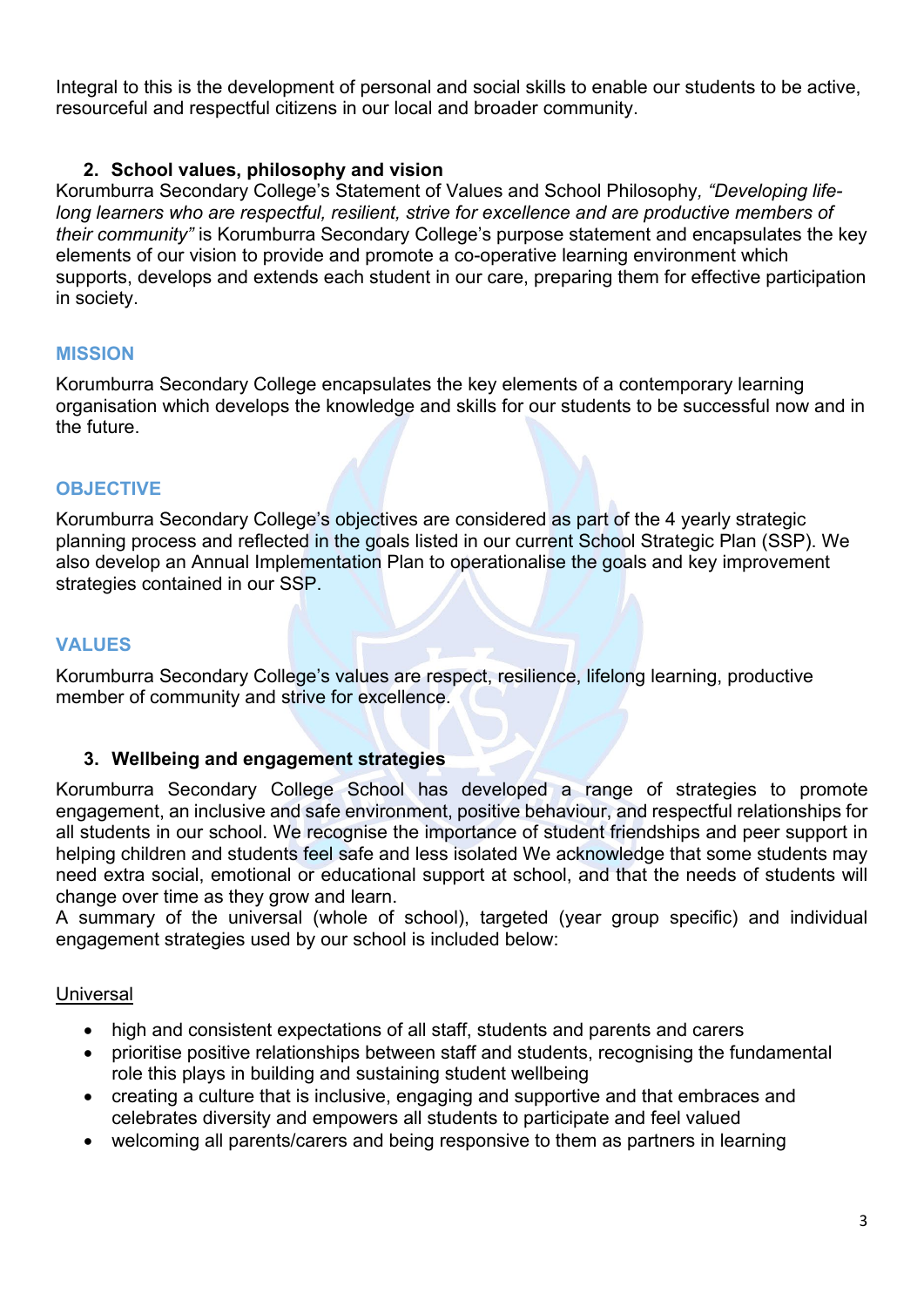- analysing and being responsive to a range of school data such as attendance, Attitudes to School Survey, parent survey data, student management data and school level assessment data
- deliver a broad curriculum including VET programs, VCE and VCAL to ensure that students are able to choose subjects and programs that are tailored to their interests, strengths and aspirations
- teachers at Korumburra Secondary College use an instructional framework to ensure an explicit, common and shared model of instruction to ensure that evidenced-based, high yield teaching practices are incorporated into all lessons
- teachers at Korumburra Secondary College adopt a broad range of teaching and assessment approaches to effectively respond to the diverse learning styles, strengths and needs of our students and follow the standards set by the Victorian Institute of Teaching
- our school's Statement of Values and School Philosophy are incorporated into our curriculum and promoted to students, staff and parents so that they are shared and celebrated as the foundation of our school community
- carefully planned transition programs to support students moving into different stages of their schooling
- positive behaviour and student achievement is acknowledged in the classroom, and formally in school assemblies and communication to parents
- monitor student attendance and implement attendance improvement strategies at a wholeschool, cohort and individual level
- students have the opportunity to contribute to and provide feedback on decisions about school operations through the Student Action and Leadership Team and other forums including year group meetings. Students are also encouraged to speak with their teachers, Year Level Coordinator, Assistant Principal and Principal whenever they have any questions or concerns.
- create opportunities for cross—age connections amongst students through school plays, athletics, music programs and peer support programs
- all students are welcome to self-refer to the Student Wellbeing Coordinator, School Nurse, Year Group Leaders, Assistant Principal and Principal if they would like to discuss a particular issue or feel as though they may need support of any kind. We are proud to have an 'open door' policy where students and staff are partners in learning
- we engage in school wide positive behaviour support with our staff and students, which includes programs such as:
	- o Respectful Relationships
	- o Safe Schools
- programs, incursions and excursions developed to address issue specific needs or behaviour (i.e. anger management programs)
- opportunities for student inclusion (i.e. sports teams, clubs, recess and lunchtime activities)
- measures are in place to empower our school community to identify, report and address inappropriate and harmful behaviours such as racism, homophobia and other forms of discrimination or harassment.

# **Targeted**

- each year group has a Year Group Leader/Coordinator, a senior teacher responsible for their year, who monitor the health and wellbeing of students in their year, and act as a point of contact for students who may need additional support
- Koorie students are supported to engage fully in their education, in a positive learning environment that understands and appreciates the strength of Aboriginal and Torres Strait Islander culture – refer to our Aboriginal Learning, Wellbeing and Safety Action Plan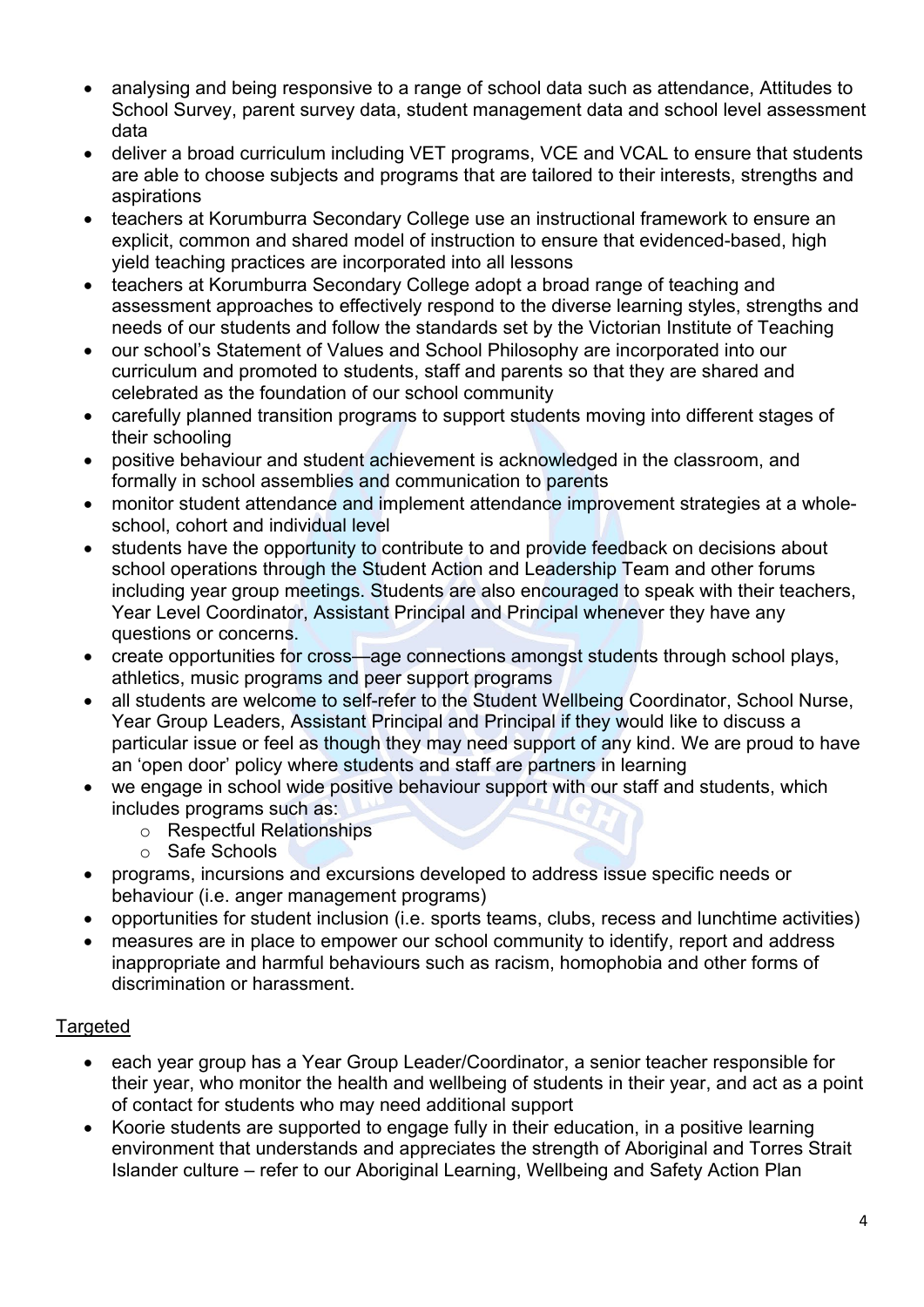- we provide a positive and respectful learning environment for our students who identify as LGBTIQ+ and follow the Department's policy on [LGBTIQ Student Support](https://www2.education.vic.gov.au/pal/lgbtiq-student-support/policy)
- all students in Out of Home Care are supported in accordance with the Department's policy on [Supporting Students in Out-of-Home Care](https://www2.education.vic.gov.au/pal/supporting-students-out-home-care/policy) including being appointed a Learning Mentor, having an Individual Learning Plan and a Student Support Group (SSG) and being referred to Student Support Services for an Educational Needs Assessment
- students with a disability are supported to be able to engage fully in their learning and school activities in accordance with the Department's policy on [Students with Disability,](https://www2.education.vic.gov.au/pal/students-disability/policy) such as through reasonable adjustments to support access to learning programs, consultation with families and where required, student support groups and individual education plans
- wellbeing and health staff will undertake health promotion and social skills development in response to needs identified by student wellbeing data, classroom teachers or other school staff each year
- staff will apply a trauma-informed approach to working with students who have experienced trauma
- students enrolled under the Department's international student program are supported in accordance with our legal obligations and Department policy and guidelines at: [International](https://www2.education.vic.gov.au/pal/international-student-program/guidance/supporting-students-learning-and-engagement-section-7)  [Student Program](https://www2.education.vic.gov.au/pal/international-student-program/guidance/supporting-students-learning-and-engagement-section-7)
- all students from Year 10 and above will be assisted to develop a Career Action Plan, with targeted goals and support to plan for their future
- Korumburra Secondary College assists students to plan their Year 10 work experience, supported by their Career Action Plan

#### Individual

Korumburra Secondary College implements a range of strategies that support and promote individual engagement. These can include:

- building constructive relationships with students at risk or students who are vulnerable due to complex individual circumstances
- meeting with student and their parent/carer to talk about how best to help the student engage with school
- developing an Individual Learning Plan and/or a Behaviour Support Plan (*[Individual](https://www2.education.vic.gov.au/pal/individual-education-plans-ieps/policy)  [Education Plans](https://www2.education.vic.gov.au/pal/individual-education-plans-ieps/policy) / [Behaviour Support Plans\)](https://www2.education.vic.gov.au/pal/behaviour-students/guidance/6-behaviour-support-plans)*
- considering if any environmental changes need to be made, for example changing the classroom set up
- referring the student to:
	- o school-based wellbeing supports (e.g. Student Welfare Coordinator, School Nurse)
	- o Student Support Services (e.g. School Mental Health Practitioner)
	- o Appropriate external supports such as:
		- council based youth and family services
		- allied health professionals (e.g. social worker, private psychologists)
		- **headspace**
		- child and adolescent mental health services or ChildFirst
		- **Family Reconciliation Initiative, Salvation Army**
		- **Orange Door and Child First**
		- VACCA Family Services Unit
		- **Family Links Initiative**
		- **Blackwood Centre for Adolescent Development**
		- **Other DET Teaching Units**
	- o Re-engagement programs such as Navigator.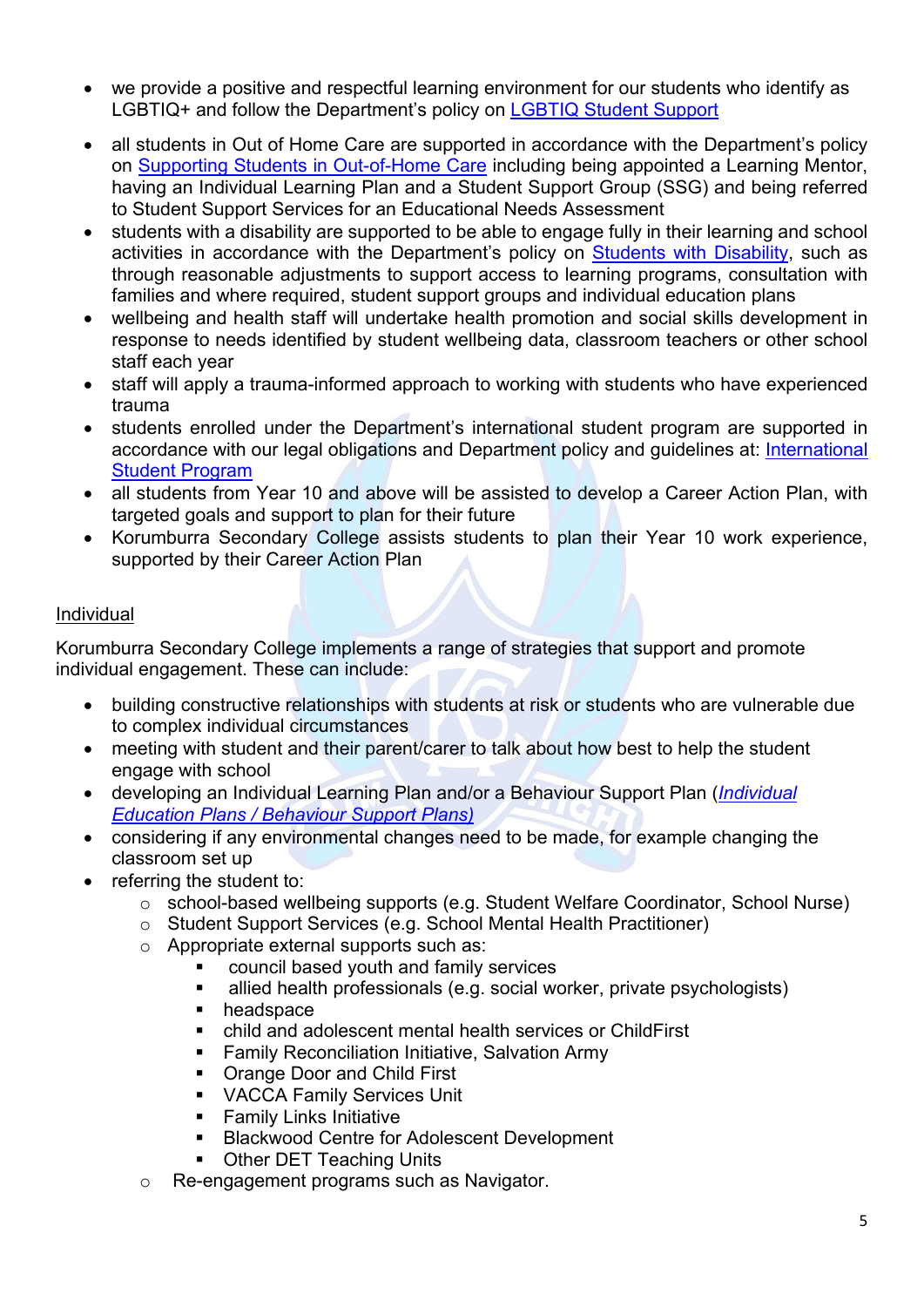Where necessary the school will support the student's family to engage by:

- being responsive and sensitive to changes in the student's circumstances and health and wellbeing
- collaborating, where appropriate and with the support of the student and their family, with any external allied health professionals, services or agencies that are supporting the student
- monitoring individual student attendance and developing an Attendance Improvement Plans in collaboration with the student and their family
- engaging with our regional Koorie Engagement Support Officers
- running regular Student Support Group meetings for all students <https://www2.education.vic.gov.au/pal/student-support-groups/policy>
	- $\circ$  with a disability
	- o in Out of Home Care
	- o with other complex needs that require ongoing support and monitoring.

#### **4. Identifying students in need of support**

Korumburra Secondary College is committed to providing the necessary support to ensure our students are supported intellectually, emotionally and socially. The Student Wellbeing team plays a significant role in developing and implementing strategies help identify students in need of support and enhance student wellbeing.

Korumburra Secondary College will utilise the following information and tools to identify students in need of extra emotional, social or educational support:

- personal, health and learning information gathered upon enrolment and while the student is enrolled
- attendance records
- academic performance
- observations by school staff such as changes in engagement, behaviour, self-care, social connectedness and motivation
- attendance, detention and suspension data
- engagement with families
- self-referrals or referrals from peers
- involvement in incidents requiring external agencies such as Vic Police or DHHS Child **Protection**

# **5. Student rights and responsibilities**

All members of our school community have a right to experience a safe and supportive school environment. We expect that all students, staff, parents and carers treat each other with respect and dignity. Our school's Statement of Values highlights the rights and responsibilities of members of our community.

Students have the right to:

- participate fully in their education
- feel safe, secure and happy at school
- learn in an environment free from bullying, harassment, violence, discrimination or intimidation
- express their ideas, feelings and concerns.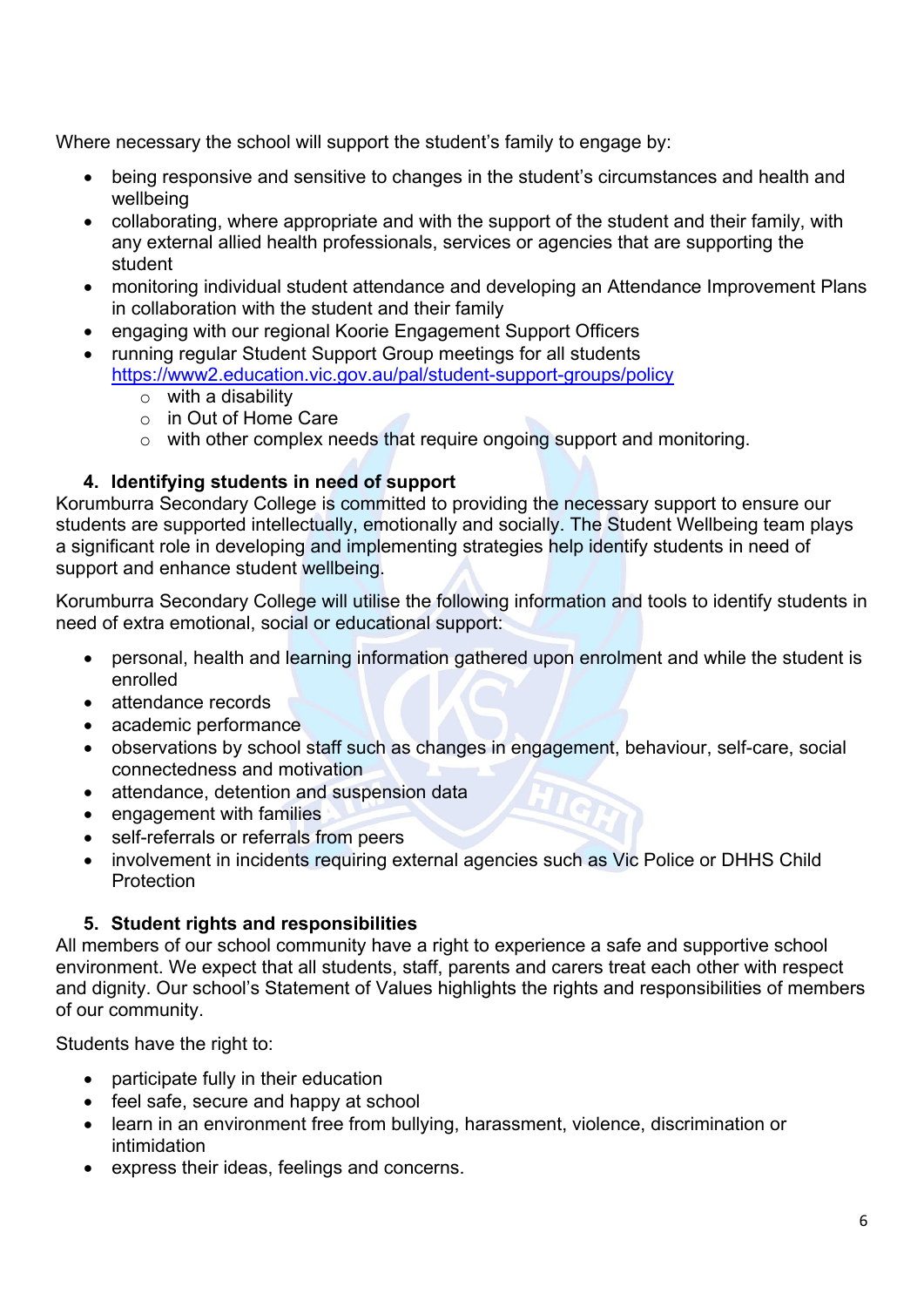Students have the responsibility to:

- participate fully in their educational program
- display positive behaviours that demonstrate respect for themselves, their peers, their teachers and members of the school community
- respect the right of others to learn.

• Students who may have a complaint or concern about something that has happened at school are encouraged to speak to their parents or carers and approach a trusted teacher or a member of the school leadership team. Further information about raising a complaint or concern is available in our Complaints Policy.

#### **6. Student behavioural expectations and management**

Behavioural expectations of students are grounded in our school's Statement of Values/Student Code of Conduct.

Violence, bullying, and other offensive and harmful behaviours such as racism, harassment and discrimination will not be tolerated and will be managed in accordance with this policy. Bullying will be managed in accordance with our Bullying Prevention Policy.

When a student acts in breach of the behaviour standards of our school community, Example School will institute a staged response, consistent with the Department's policies on behaviour, discipline and student wellbeing and engagement. Where appropriate, parents will be informed about the inappropriate behaviour and the disciplinary action taken by teachers and other school staff.

Our school considers, explores and implement positive and non-punitive interventions to support student behaviour before considering disciplinary measures such as detention, withdrawal of privileges or withdrawal from class.

Disciplinary measures may be used as part of a staged response to inappropriate behaviour in combination with other engagement and support strategies to ensure that factors that may have contributed to the student's behaviour are identified and addressed. Disciplinary measures at our school will be applied fairly and consistently. Students will always be provided with an opportunity to be heard.

Disciplinary measures that may be applied include:

- warning a student that their behaviour is inappropriate
- teacher controlled consequences such as moving a student in a classroom or other reasonable and proportionate responses to misbehaviour
- withdrawal of privileges
- referral to the Year Level Coordinator
- restorative practices
- detentions
- behaviour support and intervention meetings
- suspension
- expulsion

Suspension, expulsion and restrictive interventions are measures of last resort and may only be used in situations consistent with Department policy, available at:

- <https://www2.education.vic.gov.au/pal/suspensions/policy>
- <https://www2.education.vic.gov.au/pal/expulsions/policy>
- <https://www2.education.vic.gov.au/pal/restraint-seclusion/policy>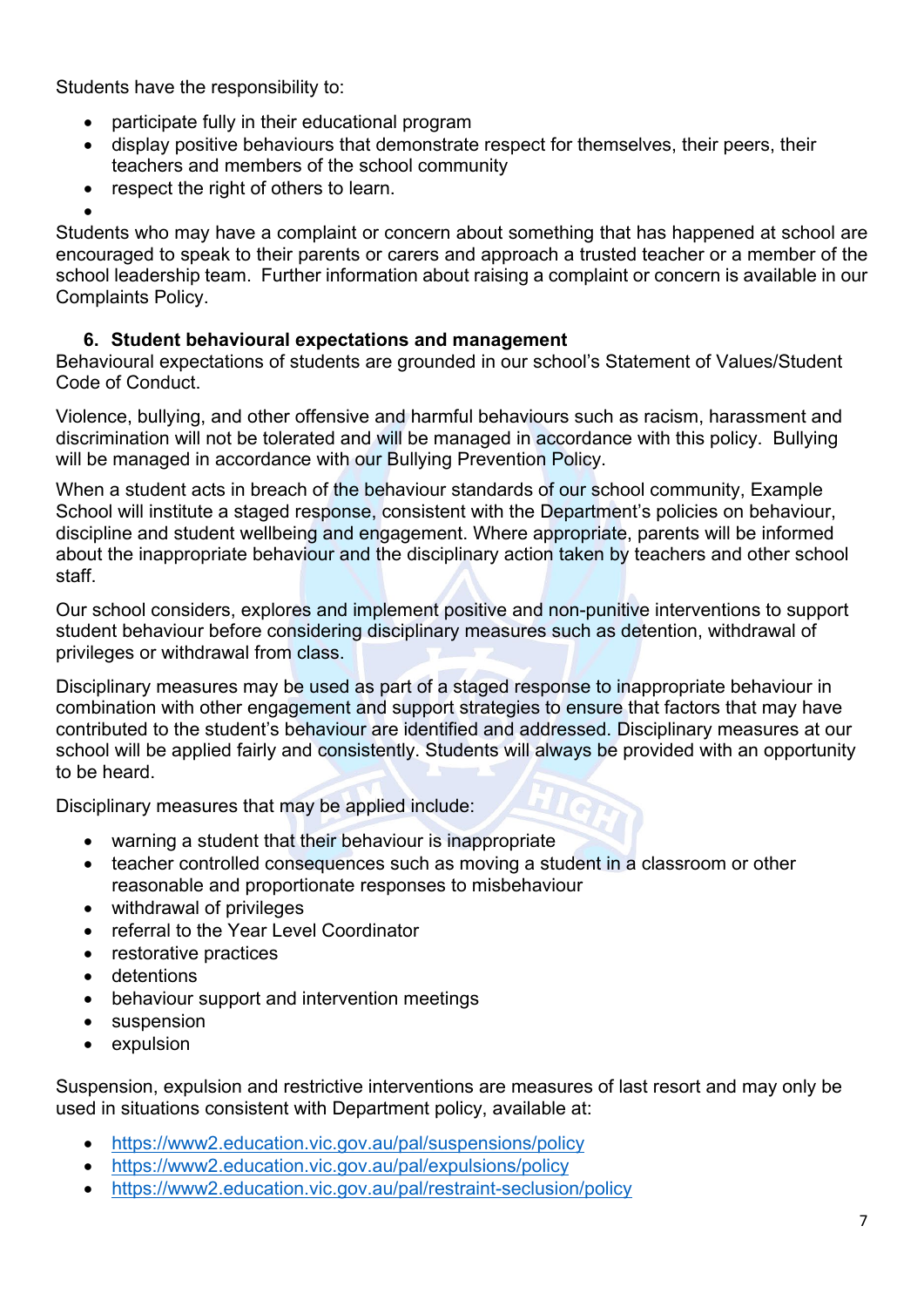In line with Ministerial Order 1125, no student aged 8 or younger will be expelled without the approval of the Secretary of the Department of Education and Training.

The Principal of Korumburra Secondary College is responsible for ensuring all suspensions and expulsions are recorded on CASES21.

Corporal punishment is prohibited by law and will not be used in any circumstance at our school.

# **7. Engaging with families**

Korumburra Secondary College values the input of parents and carers, and we will strive to support families to engage in their child's learning and build their capacity as active learners. We aim to be partners in learning with parents and carers in our school community.

We work hard to create successful partnerships with parents and carers by:

- ensuring that all parents have access to our school policies and procedures, available on our school website
- maintaining an open, respectful line of communication between parents and staff, supported by our Communicating with School Staff policy.
- providing parent volunteer opportunities so that families can contribute to school activities
- involving families with homework and other curriculum-related activities
- involving families in school decision making
- coordinating resources and services from the community for families
- including families in Student Support Groups, and developing individual plans for students.

# **8. Evaluation**

Korumburra Secondary College will collect data each year to understand the frequency and types of wellbeing issues that are experienced by our students so that we can measure the success or otherwise of our school based strategies and identify emerging trends or needs.

Sources of data that will be assessed on an annual basis include:

- student survey data
- incidents data
- school reports
- parent survey
- case management
- CASES21, including attendance and absence data
- SOCS

Korumburra Secondary College will also regularly monitor available data dashboards to ensure any wellbeing or engagement issues are acted upon in a timely manner and any intervention occurs as soon as possible.

# **COMMUNICATION**

This policy will be communicated to our school community in the following ways

- Available publicly on our school's website
- Included in staff induction processes

Our school will also ensure it follows the mandatory parent/carer notification requirements with respect to suspensions and expulsions outlined in the Department's policies at:

- **[Suspension process](https://www2.education.vic.gov.au/pal/suspensions/guidance/1-suspension-process)**
- [Expulsions -](https://www2.education.vic.gov.au/pal/expulsions/guidance/decision) Decision